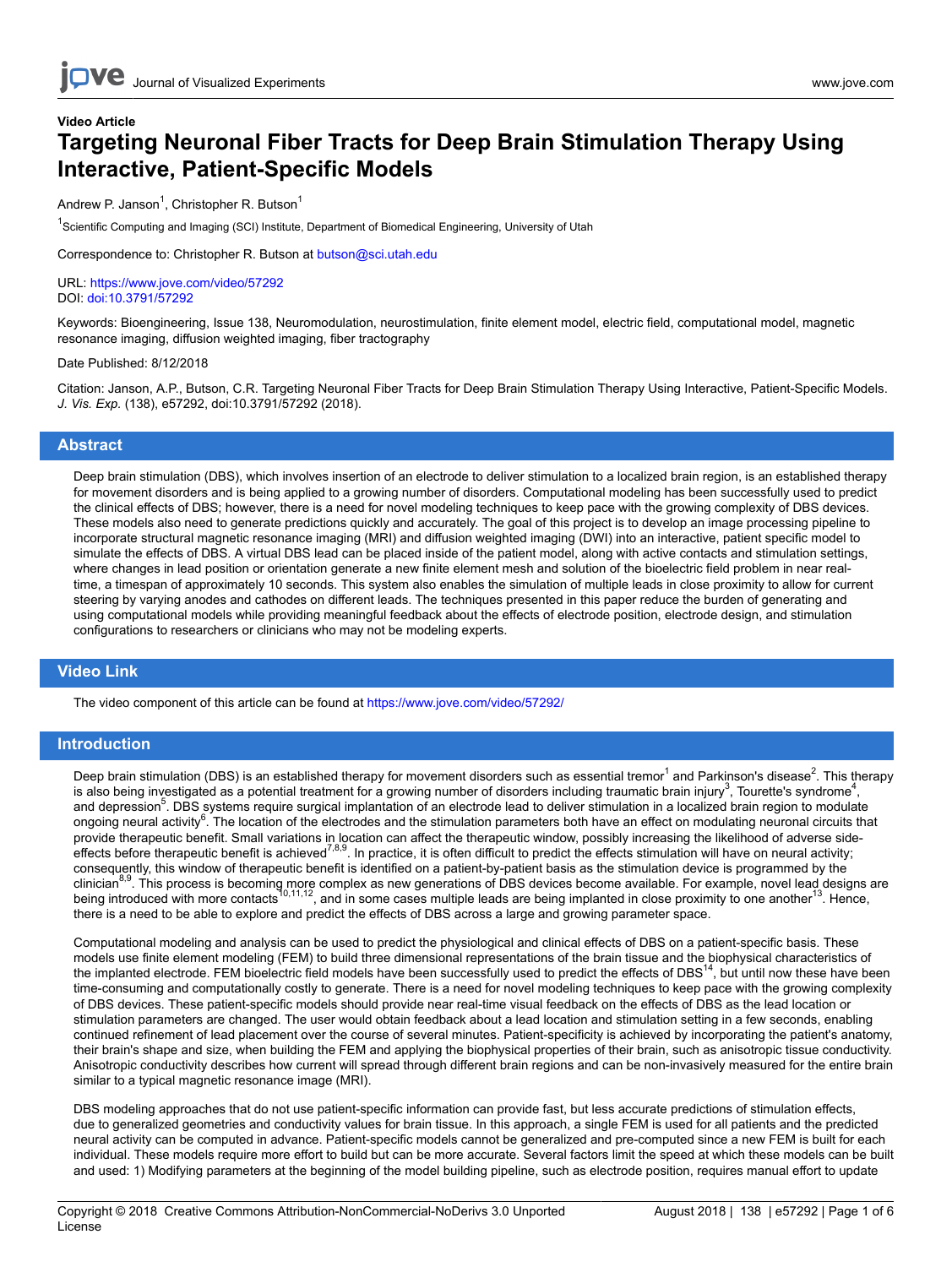all of the subsequent steps; and 2) The steps in the modeling pipeline are not easily integrated with one another, requiring the passing of data between multiple software packages. Often, we want to evaluate many different situations such as electrode position, stimulation parameters, or electrode designs. To provide meaningful feedback about the effect these changes have on the therapeutic effect the patient will receive, these results should be both accurate and generated quickly.

Our goal is to present new techniques for building patient-specific models that take advantage of the speed obtained in generalized models and automating many of the pipeline steps to create an interactive modeling environment that provides near real-time visual feedback about the effects of DBS. An interactive simulation allows a user to test predictions and obtain results quickly without focusing on details of model construction. This is beneficial when there is a large parameter space to explore and how these parameters influence the simulation are uncertain. We will describe the steps in the processing pipeline to generate interactive, patient-specific FEM models from magnetic resonance imaging (MRI) acquisitions. Utilizing the tools and techniques outlined in this paper will reduce the time cost for creating FEM bioelectric field models and provide a way to make these models accessible to researchers and clinicians who are not modeling experts.

This protocol describes how to build a patient-specific finite element model from acquired MRI volumes, and then simulate the electric field induced by a DBS electrode. The main steps in the creation of these models are to: 1) build a finite element model (FEM) representing the patient's brain and the implanted electrode, 2) add biophysical properties of the brain and stimulation parameters of the DBS device to the FEM, and 3) solve for the voltage generated by the electrode in the model. Two imaging modalities are needed to build a patient specific model for DBS simulation. A T1 MRI is used to construct segmentations of the brain surface, ventricles, and specific nuclei. Diffusion weighted imaging (DWI), a measure of water diffusivity, is used to estimate diffusion tensors throughout the brain tissue<sup>15</sup>. The diffusion tensors are converted into conductivity tensors which quantify the inhomogeneous, anisotropic biophysical properties of the tissue on a voxel by voxel basis<sup>16</sup>. The voltage distribution throughout the brain induced by the electrode is computed by solving the Poisson equation, which through the application of FEM simplifies to a linear system of equations  $Ax = b$  where A is a stiffness matrix that represents the conductivity and geometry of the mesh, x is the voltage solution at each node in the mesh, and *b* is modified based upon boundary conditions and current sources.

### **Protocol**

# **1. Image Processing**

- 1. T1 MRI Segmentation
	- 1. Download and install FreeSurfer<sup>17</sup>. It is assumed that a T1 MRI has been acquired and is in DICOM or NIFTI format.
	- 2. Type the following command to create a patient directory and add their T1 volume in FreeSurfer: **recon-all -s patientName -i /Full/ Path/To/nii**
	- 3. Type the following command to run FreeSurfer's automated segmentation: **recon-all -s patientName -all**
	- 4. Use **mri\_convert** to convert "**aseg.auto.mgz**" out of FreeSurfer's proprietary .mgz format.
- 
- 2. Diffusion Weighted Imaging (DWI)<br>1. Download and install Slicer<sup>18</sup>. It is assumed that a DWI acquisition has been performed and is available as a stack of DICOM files. NOTE: A good command line tool to perform this reconstruction is the FMRIB Software Library (FSL)<sup>19</sup>. FSL was used in this protocol to perform echo-planar, motion, and eddy current distortion correction prior to reconstruction. The DWI data used in this analysis is a series of DICOM files for 41 different diffusion-sensitizing gradient directions.
	- 2. Use the **DWIConverter** module in Slicer to reconstruct the 41 separate acquisitions into a single volume. Specify the **Input Dicom Data Directory** where the DWI data is located. Select the **DicomToNrrd** radio button and provide the name of the output DWI volume.
	- 3. Create a Tensor mask with the **Diffusion Weighted Volume Masking** module to eliminate background noise from the DTI estimation. Leave the threshold parameter at the default of 0.5.
	- 4. Convert this single DWI volume to a Diffusion Tensor (DTI) volume with the **DWI to DTI Estimation** using the mask created in the previous step as the **Diffusion Tensor Mask**. Set the estimation parameters to Least Squares and make sure the **Shift Negative Eigenvalues** option is checked.
	- 5. Save the newly created DTI volume in NRRD format.

# **2. Finite Element Model Generation**

- 1. SCIRun
	- 1. Download and install SCIRun version 5 (http://www.sci.utah.edu/software/scirun.html). SCIRun is a problem-solving environment for modeling, simulation, and visualization of scientific problems. This is the computational workbench used to create, solve, and interact with the model developed in this project.

NOTE: SCIRun networks are built by connecting sequences of individual modules that perform specific tasks. Passing data through a network made of simple modules allows for more complex processing and simulation.

2. Building the Electrode Geometry

NOTE: The electrode modeled in this project is a Medtronic 3387 DBS lead<sup>20</sup>. It is a cylindrical lead with four contacts 1.5 mm in height, 1.27 mm in diameter, and spaced 1.5 mm apart. Non-conductive material separates the four contacts.

- 1. Create a closed surface mesh for each component in the DBS lead matching the listed dimensions. Create the entire lead by using two primitive geometries, cylinders and spheres.
- NOTE: The lead geometry can be created in a variety of 3D modeling programs.
- 2. Create a surface mesh of an encapsulation layer 0.5 mm thick surrounding the entire lead.
- 3. Creating the Whole Brain Mesh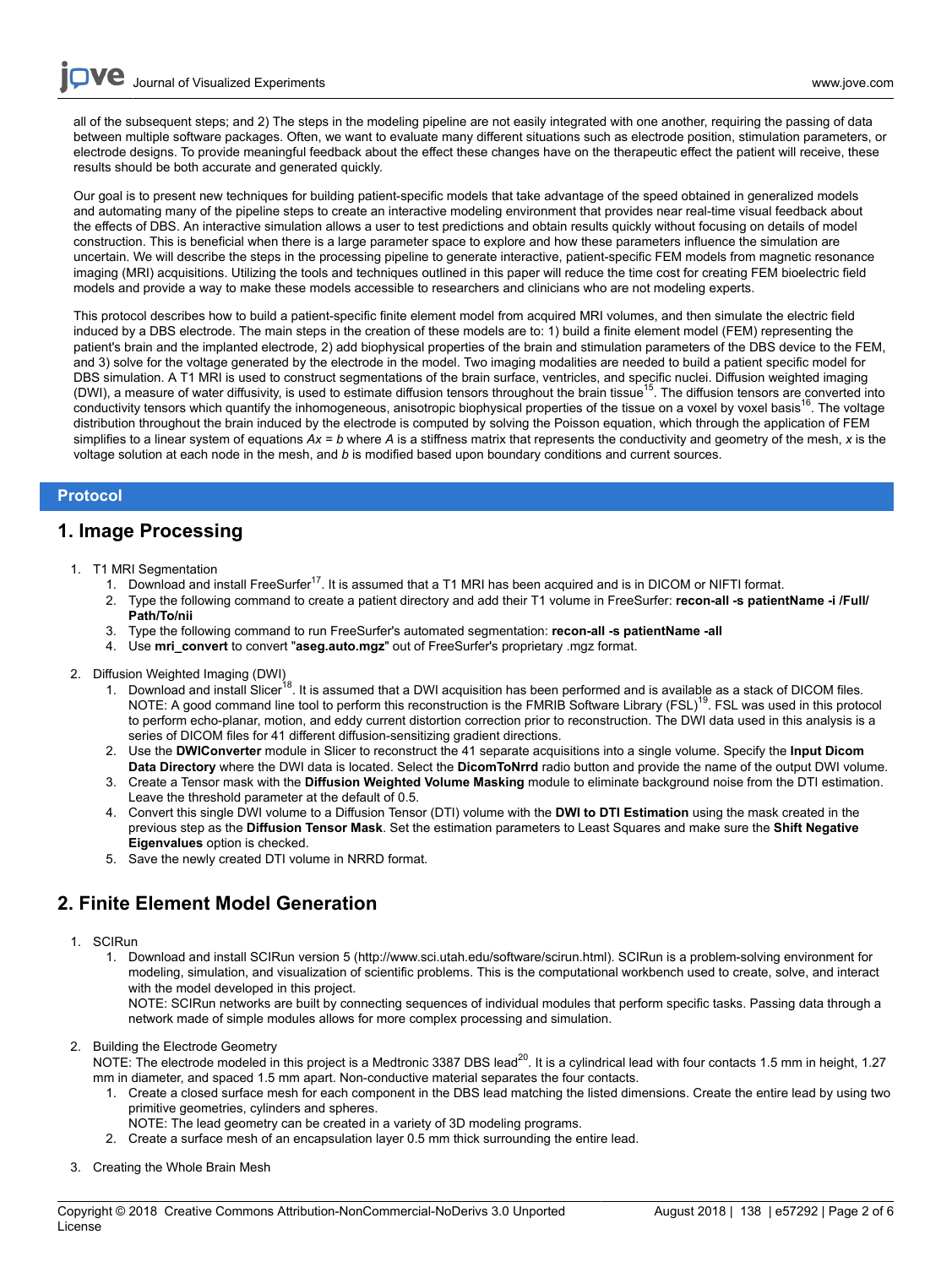**Ove** Journal of Visualized [Experiments](https://www.jove.com) [www.jove.com](https://www.jove.com)

- 1. Load the brain surface created in Part 1 to serve as the outer boundary of the FEM.
- 2. Create two concentric box surfaces surrounding the DBS lead to control the mesh density around the electrode.

NOTE: The DBS lead and box surface should be aligned along the positive z-axis with the bottom tip of the electrode shaft located at the origin. This is important for later rotation and translation of the electrode.

- 3. Create a point cloud with a single point located in each distinct region of the mesh. The regions of the mesh are: the shaft segments, the four contacts, the box, and the brain surface. The values attached to these points represent the maximum volume constraints for each tetrahedral element in the mesh for that region. These constraints are adjusted to control mesh density in and around the electrode.
- 4. Use the "InterfaceWithTetGen" module to create the whole brain mesh. Set the input ports as follows: Port 1: brain surface (from 1.1)
	- Port 2: regional attribute point cloud, volume constraints (from 2.3.3)
	- Port 3: none

Port 4: electrode model surfaces (from 2.2)

4. Interactive Electrode Placement

NOTE: The goal of this step is to enable easy movement of the electrode anywhere inside of the brain and have the system automatically update with a new mesh and simulation.

- 1. Use two cascading **CreateGeometricTransform** modules to rotate the electrode in the X and Y plane. Click on **Rotate** and set first module to 1.00 on **Axis Y** and the second to 1.00 on **Axis X**. The rotation angle is set with the bottom slider, **Rotate Theta (degrees)**.
- 2. Connect a **TransformMeshWithTransform** module for every transform and object that needs to be transformed.
- 3. Create a **GenerateSinglePointProbeFromField** module and connect its geometry port to the **ViewScene** module. Move the sphere around in the **ViewScene** window by holding the shift key and left-clicking. The point probe module updates the sphere's location upon release.

NOTE: This location is used to determine the translation transform applied to the electrode geometry.

- 4. Use a **TransformMeshWithTransform** module to translate each part of the electrode geometry with the point probe location.
- 5. Apply the two rotation transforms and the translation from the point probe widget to every object except the brain surface. NOTE: All three of these transformations should be performed on each object before it is piped into the **InterfaceWithTetGen** module so the meshing algorithm knows to mesh the electrode geometry inside of the brain at the new location and orientation. Each time the electrode is moved within the brain a new mesh will be built.

# **3. Bioelectric Field Calculation**

- 1. Setting Conductivity Parameters
	- 1. Load the DTI volume created in Step 1 and set the data onto the tetrahedral mesh output from **InterfaceWithTetGen** created in Step 2 using **MapFieldDataFromSourceToDestination** with the linear('weighted') option. NOTE: Any anisotropic conductivity estimation can be implemented in this step.
	- 2. Set the shaft region conductivity to 1e-6 and the contact region to 1e6 using **CalculateFieldData**. Once all of the conductivity values are set, pipe the field into **BuildFEMatrix**.
- 2. Setting Current/Voltage Sources and Boundary Conditions
	- 1. Pipe the brain surface used in the meshing process from Step 2 into **SetFieldDataToConstantValue** and set the value to **0**. This will create a voltage sink on the entire brain surface. Then use **InsertVoltageSource** to place the voltage values on the tetrahedral mesh output from **InterfaceWithTetGen**.
	- 2. For monopolar stimulation, create a single point in the center of one of the contact locations by calculating the FieldCenter value from the **ReportFieldInfo** module on one of the contact surfaces. Set the field data on this point to -1 Volts. Then use **InsertVoltageSource** to place the point source in the tetrahedral mesh.

NOTE: There are now two copies of the tetrahedral mesh. One with voltage values set on the brain surface and one with a point source inside a contact.

3. Join the output of the two **InsertVoltageSource** modules and pipe the output into **ApplyFEMVoltageSource** along with the output of **BuildFEMatrix**.

#### 3. Solving the Forward Problem

NOTE: The output of **ApplyFEMVoltageSource** gives the stiffness matrix on port 1 and the right-hand side matrix on port 2. These are the two components needed to solve the system of equations.

- 1. Pipe the two outputs of **ApplyFEMVoltageSource** into **SolveLinearSystem**. Select the Conjugate Gradient solving method and Jacobi as the preconditioner. The output of this module is the solution matrix, the voltage value at each node in the tetrahedral mesh.
- 2. Use **SetFieldData** to place the voltage solution matrix onto the tetrahedral mesh for a 3D representation of voltage distribution.
- 4. Isosurface Visualization
	- 1. Pipe the result of **SetFieldData** into **ExtractSimpleIsosurface**. Open the UI to the **Quantity** tab and set the number of evenly-spaced isovalues to 10.
	- 2. Use a **ShowField** module and connect it to the **ViewScene** module to display the Isosurfaces as transparent with a rainbow color map scaled to the min and max of the voltage solution.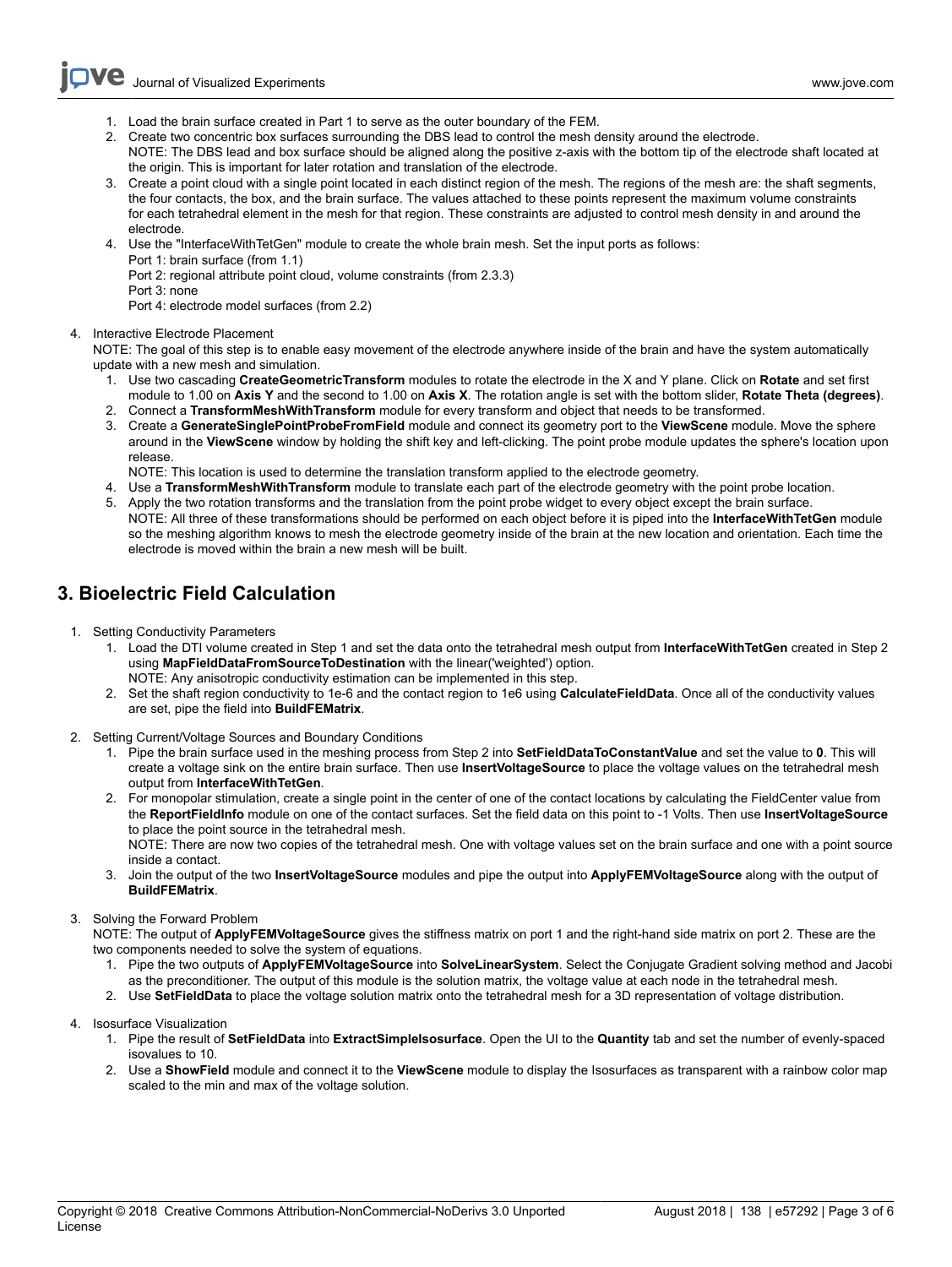## **Representative Results**

At the end of this protocol all of the necessary inputs to create a patient-specific model are provided: the brain surface, electrode geometry, and conductivity tensors. A SCIRun network should also have been created that integrates all of the inputs to build a finite element model and simulate the induced bioelectric field. The simulation model allows for movement of the electrode within the brain and modification of parameters such as active contacts or stimulation amplitude.

**Figure 1** demonstrates the ability to simulate and compare fiber activation predictions across multiple electrode positions. Generation of fiber tracts from the diffusion imaging was not demonstrated in this protocol, but this analysis can be performed with any deterministic tractography method. Position 2 predicts a more robust activation of the target fiber bundle at lower stimulation amplitudes across all contacts compared to position 1. This analysis is used during the planning stages of DBS surgery to determine the electrode trajectory that will effectively stimulate the target fiber pathway.

A novel feature of this system is the ability to quickly switch the electrode geometry in the model and the ability to simulate multiple leads in close proximity to one another. Both of these approaches are used to provide greater control over the shape and steering of the electric field around the electrode. **Figure 2** illustrates the comparison of fiber activation predictions between an axisymmetric and a directional DBS lead while investigating lead locations to stimulate central thalamic fiber pathways and avoiding nearby areas such as the sensory nuclei. For the same electrode trajectory, we can see that the directional lead is able to steer fiber activation towards the target region while avoiding the stimulation of undesirable fibers. This analysis can be used to determine when it would be necessary to change the device the patient would receive for DBS therapy to avoid stimulation of nearby regions that would induce unwanted side effects. This approach is useful for targeting the subthalamic nucleus to treat the symptoms of Parkinson's disease, while avoiding the nearby internal capsule.



**Figure 1: Comparison of electrode position and predictions of target fiber activation.** Prediction of total fiber bundle activation for stimulation amplitudes (-0.5 V to -5.0 V) and all four contacts for two different electrode positions. [Please click here to view a larger version of](https://www.jove.com/files/ftp_upload/57292/57292fig1large.jpg) [this figure.](https://www.jove.com/files/ftp_upload/57292/57292fig1large.jpg)



**Figure 2: Comparison of central thalamic fiber bundle activation predictions with axisymmetric and directional DBS leads. (A)** Visualization of both the Medtronic 3387 cylindrical DBS lead and the Sapiens directional DBS lead with activating function calculations on the target central thalamic fiber bundle for a single monopolar stimulation amplitude. **(B)(i)** A cross-sectional slice through the DBS lead and fiber bundles. **(ii)** A two-dimensional projection of the cross-sectional area with the identification of the DBS lead, target fibers, and fibers to avoid. **(C)** The spread of activation across both target fibers and fibers of avoidance as stimulation amplitude increases for both the axisymmetric and directional DBS lead. Activated fibers for a given stimulation amplitude are shown in red, while fibers not activated are shown in blue. **(D)** A compilation of all simulations shown in panel C, showing the predicted stimulation threshold amplitude across all regions of the fiber bundles. [Please click here to view a larger version of this figure.](https://www.jove.com/files/ftp_upload/57292/57292fig2large.jpg)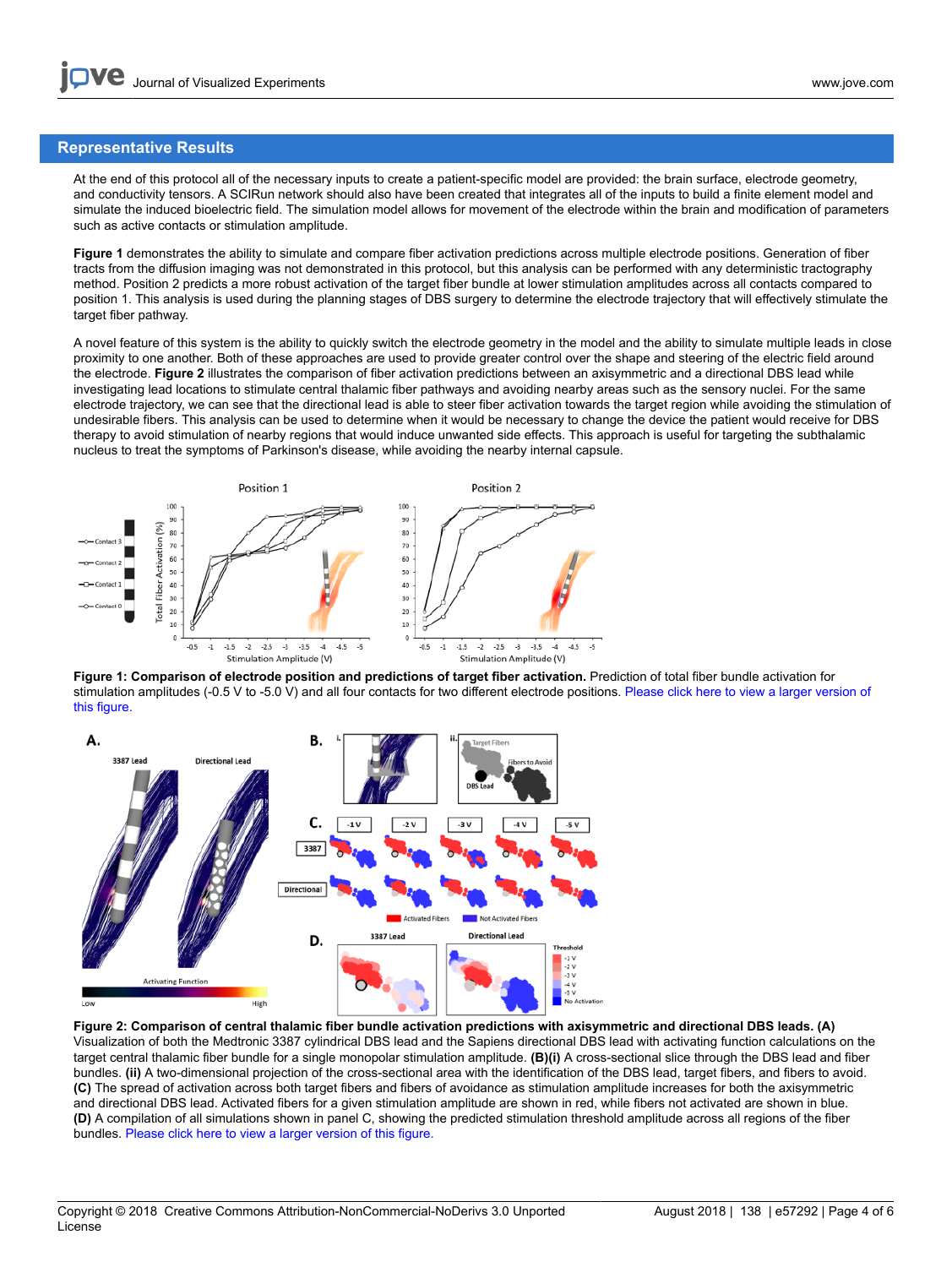### **Discussion**

This protocol has demonstrated techniques to reduce the time burden and computational cost of building patient specific models for DBS to a degree that allows near real-time feedback of simulation results. Rapid feedback enables the exploration of a large parameter space to better understand how parameter changes affect the model results. These parameters include lead location, choice of active contacts, and the amplitude, pulse width, and frequency of the stimulation waveform at those contacts. The key features of the proposed tool are: 1) A simple user interface to adjust the model parameters with near real-time visualization of how these parameters influence the simulation, and 2) Automation of model creation from a small set of inputs: the brain surface, brain tissue conductivity tensors, and a surface representation of the electrode geometry. This automation expedites the creation of patient-specific models for many individuals who have different brain geometries and tissue conductivities as well as evaluating the effects of inserting different electrode designs into existing models. The image pre-processing steps described in this protocol were not fully automated and can take up to a day of processing time. However, once completed the data generated from these steps are considered static, meaning this data is not modified during the simulations. The automation of model creation arises from the ability of the system to apply this data to the patient-specific FEM without manual effort. The SCIRun network to perform all of the model generation, simulation, visualization steps only needs to be built once. Therefore, only the image pre-processing steps need to be performed again to generate a patient-specific model for an incoming patient.

The performance gain in generating results from the modeling pipeline is due to the integration of mesh generation, bioelectric field calculations, and visualization of the solution into a single software environment. Existing modeling techniques such as adaptive mesh generation were used to create higher mesh density around the electrode and lower density farther from the electrode which reduces the time to build and solve the FEM. The software, SCIRun, also enables automation of the mesh generation and bioelectric field calculations. User-defined movement of the electrode using the interactive widgets triggers the construction of a new mesh with the updated electrode position. This includes modifying the boundary conditions and conductivity values for the new electrode position.

The electrode geometry is treated as a free-moving object inside of the brain volume before its position is integrated into the FEM. A key implication of this approach for mesh construction is that multiple electrodes can easily be inserted into the model. For example, a second copy of the electrode geometry can be placed several millimeters away and both will be included in the FEM. In recent research, two electrodes have been implanted in close proximity to treat multiple sclerosis tremor<sup>13</sup> and have been used in non-human primate experiments to explore effective stimulation targets<sup>21</sup>. The benefit of using multiple electrodes is to provide better control of the electric field generated in the tissue over a larger area. Stimulating with active contacts on both electrodes can steer current towards the target region and away from regions that would lead to negative side effects. Finer control of stimulation over a larger area is also useful to explore different stimulation locations when the exact location of the intended target is unknown, as is the case with many of the emerging therapy applications of DBS. However, determining the parameters to achieve therapeutic stimulation is more challenging than a single electrode due to the increase in an already large parameter space.

We envision that this interactive modeling tool could provide benefit during pre-operative planning for DBS implantation. Feedback about the extent of stimulation in the brain tissue can allow surgeons to modify the electrode location in their surgical plan to provide therapeutic stimulation to the target region. While DBS therapy was the primary motivating factor for developing this tool, the techniques presented in this paper can be applied to any FEM bioelectric field model with different stimulation or recording paradigms. Stimulation therapies such as transcranial direct current stimulation for depression<sup>22</sup> or the use of depth electrodes for the treatment of epilepsy<sup>23</sup> share the same challenges as DBS in determining the best location of stimulation to achieve therapeutic results. Electrocorticography, a recording technique with arrays of electrodes on the surface of the brain to identify seizure onset regions, has the challenge of determining where to place the electrodes to record from target regions in the brain<sup>24</sup>. All of these applications are dependent on electrode position while dealing with the uncertainty of how current flows through the brain tissue. The techniques presented in this paper reduce the burden of generating and using computational models while providing meaningful feedback to researchers and clinicians using these devices who are not modeling experts.

### **Disclosures**

Christopher R. Butson, Ph.D. has served as a consultant for NeuroPace, Advanced Bionics, Boston Scientific, Intelect Medical, St. Jude Medical, and Functional Neuromodulation.

## **Acknowledgements**

This project was supported by the National Institute of Health Grants UH3, NS095554. Technical support was provided by the Center for Integrative Biomedical Computing at the Scientific Computing and Imaging Institute and was made possible in part by software developed from the NIH P41-GM103545, Center of Integrative Biomedical Computing.

Gratitude is extended to Lexie Floor and Nathan Galli at the Scientific Computing and Imaging Institute for production and editing of the submission video, and also to Theresa Lins for assistance with manuscript preparation.

### **References**

- 1. Benabid, A.L. *et al.* Chronic electrical stimulation of the ventralis intermedius nucleus of the thalamus as a treatment of movement disorders. *Journal of Neurosurgery.* **84** (2), 203-214 (1996).
- 2. Limousin, P. *et al.* Effect of parkinsonian signs and symptoms of bilateral subthalamic nucleus stimulation. *The Lancet.* **345** (8942), 91-95 (1995).
- 3. Schiff, N.D. *et al.* Behavioural improvements with thalamic stimulation after severe traumatic brain injury. *Nature.* **448** (7153), 600-603 (2007).